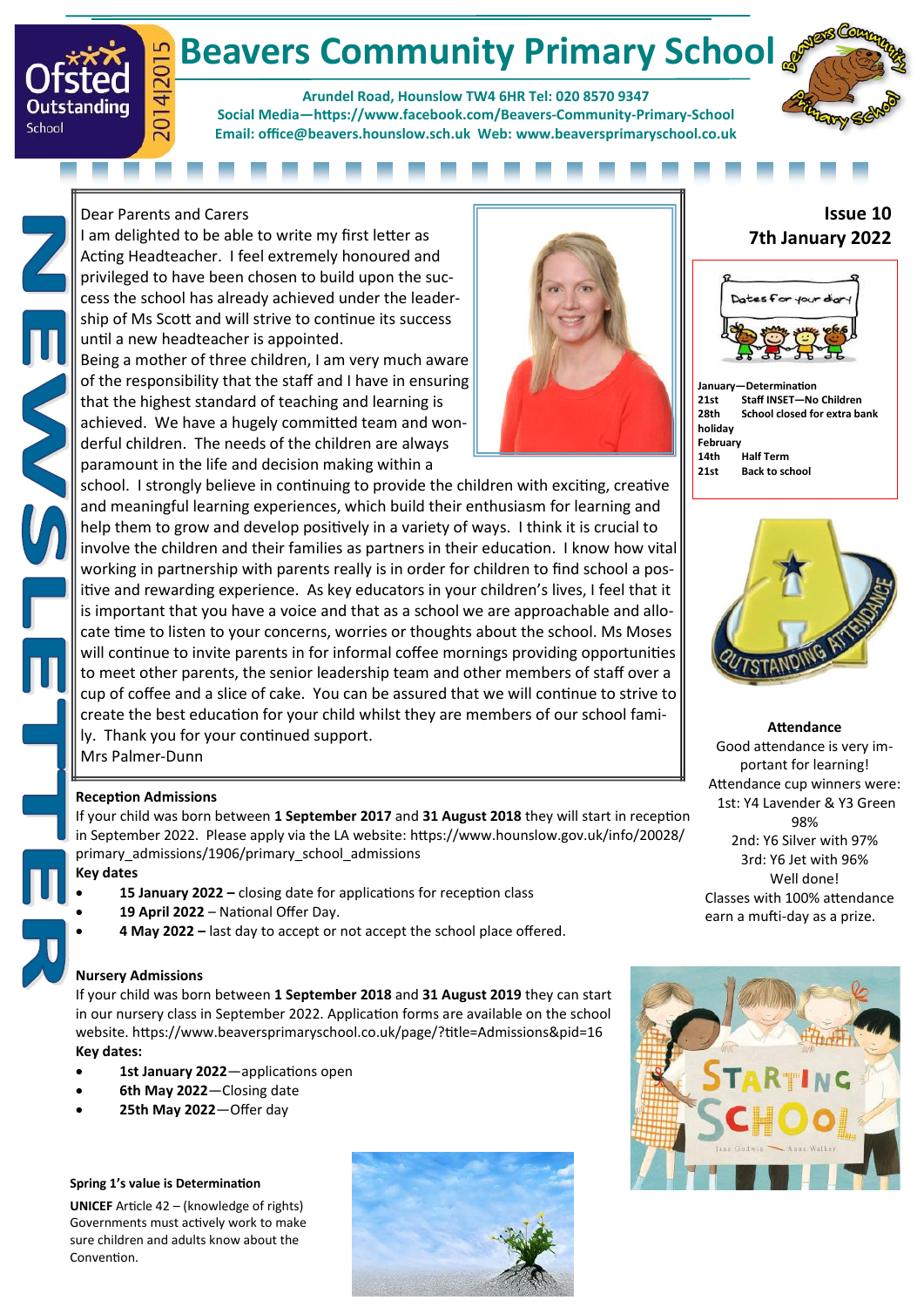# **Parent & Community Partnership**

### Important Notice

As you are aware, we continue to observe social distancing as much as possible which is impacting on the after school clubs. With your support, we would like to start running a revised/reduced programme of activities from Monday 10<sup>th</sup> January. It is important to keep a copy of the timetable each month because clubs might change from month to month.

If you filled out a registration form for last term you do not have to fill out another form. If you are new, please go onto our website for a blank form to fill in. Payments to be made via ParentPay.

Thank you for your cooperation, in advance.

*UNICEF – Article 15 – Every child has the right to meet with other children and to join groups and organisations, as long as this does not stop other people from enjoying their rights.*

**Community News — Barbara Moses Community Liaison Officer**





**Golden Ticket: Awarded for: Good Values, Good Behaviour WB 13th December 2021**

Green—Neariah Crimson—Lucas Lime—Joel Scarlet—Rohan Jade—Vanessa Red—Lexie Purple—Zaina Lavender—Joel Lilac—Emilija



| START TIME: 3.15 PM |                                                         |
|---------------------|---------------------------------------------------------|
|                     | FINISH TIME: 4.30 PM (teacher-led clubs finish at 4.15) |

**BEAVERS AFTER SCHOOL CLUBS JANUARY SPRING 1 TERM 2022**

| <b>Week Beginning</b>                        | <b>MONDAY</b>         | <b>TUESDAY</b>        | <b>WEDNESDAY</b>          | <b>THURSDAY</b>         | <b>FRIDAY</b>    |
|----------------------------------------------|-----------------------|-----------------------|---------------------------|-------------------------|------------------|
| 10 <sup>th</sup> January to 14 <sup>th</sup> | Karate Club-          | Dance - OHM           | Dance - OHM               | Dance - OHM             | Football - OHM   |
| January                                      | Rec to Y2             | <b>Sports</b>         | <b>Sports</b>             | <b>Sports</b>           | <b>Sports</b>    |
|                                              | £5 per session        | Ys 3, 4               | Rec, Ys 1 & 2             | Ys 5 & 6                | Ys 5 & 6         |
|                                              | <b>Football - OHM</b> | (£3 per session)      | (£3 per session)          | (£3 per session)        | (£3 per session) |
|                                              | <b>Sports</b>         | Football - OHM        | <b>Film Club Teacher-</b> | <b>Mindfulness col-</b> | Dodgeball-       |
|                                              | Ys 3 & 4              | <b>Sports</b>         | led                       | ouring -Teacher-        | Ys 3 & 4         |
|                                              | (£3 per session)      | Rec to Y2             | Ys 4 & 5                  | led                     | (£3 per session) |
|                                              |                       | (£3 per session)      |                           | Y5 only                 |                  |
|                                              |                       |                       |                           |                         |                  |
| 17 <sup>th</sup> January to 20 <sup>th</sup> | <b>Karate Club</b>    | Dodgeball-            | <b>Football - OHM</b>     | Dance - OHM             | <b>INSET DAY</b> |
| January                                      | Ys 3 & 4              | Rec, Ys 1 & 2         | <b>Sports</b>             | <b>Sports</b>           |                  |
| $(4 \text{ days})$                           | £5 per session        | (£3 per session)      | Rec, Ys 1 & 2             | Ys 5 & 6                |                  |
|                                              | Football - OHM        | <b>Football - OHM</b> | (£3 per session)          | (£3 per session)        |                  |
|                                              | <b>Sports</b>         | <b>Sports</b>         | Dodgeball-                | Dodgeball-              |                  |
|                                              | Ys 3 & 4              | Ys 5 & 6              | Ys 3 & 4                  | Ys 5 & 6                |                  |
|                                              | (£3 per session)      | (£3 per session)      | (£3 per session)          | (£3 per session)        |                  |
|                                              |                       |                       | <b>Film Club Teacher-</b> | <b>Mindfulness col-</b> |                  |
|                                              |                       |                       | led Ys 4 & 5              | ouring -Teacher-        |                  |
|                                              |                       |                       |                           | led                     |                  |
|                                              |                       |                       |                           | Y5 only                 |                  |
| 24 <sup>th</sup> January to 27 <sup>th</sup> | Karate Club-          | Dodgeball-            | Dodgeball-                | Dodgeball-              | School closed to |
| January                                      | Ys 5 & 6              | Rec, Ys 1 & 2         | Ys 3 & 4                  | Ys 5 & 6                | children         |
| $(4 \text{ days})$                           | £5 per session        | (£3 per session)      | (£3 per session)          | (£3 per session)        |                  |
|                                              | <b>Football - OHM</b> | <b>Football - OHM</b> | <b>Football - OHM</b>     | <b>Mindfulness col-</b> |                  |
|                                              | <b>Sports</b>         | <b>Sports</b>         | <b>Sports</b>             | ouring -Teacher-        |                  |
|                                              | Ys 3 & 4              | Ys 5 & 6              | Ys Rec & 2                | led                     |                  |
|                                              | (£3 per session)      | (£3 per session)      | (£3 per session)          | Y5 only                 |                  |
|                                              |                       |                       | <b>Film Club Teacher-</b> |                         |                  |
|                                              |                       |                       | <b>led</b> Ys 4 & 5       |                         |                  |